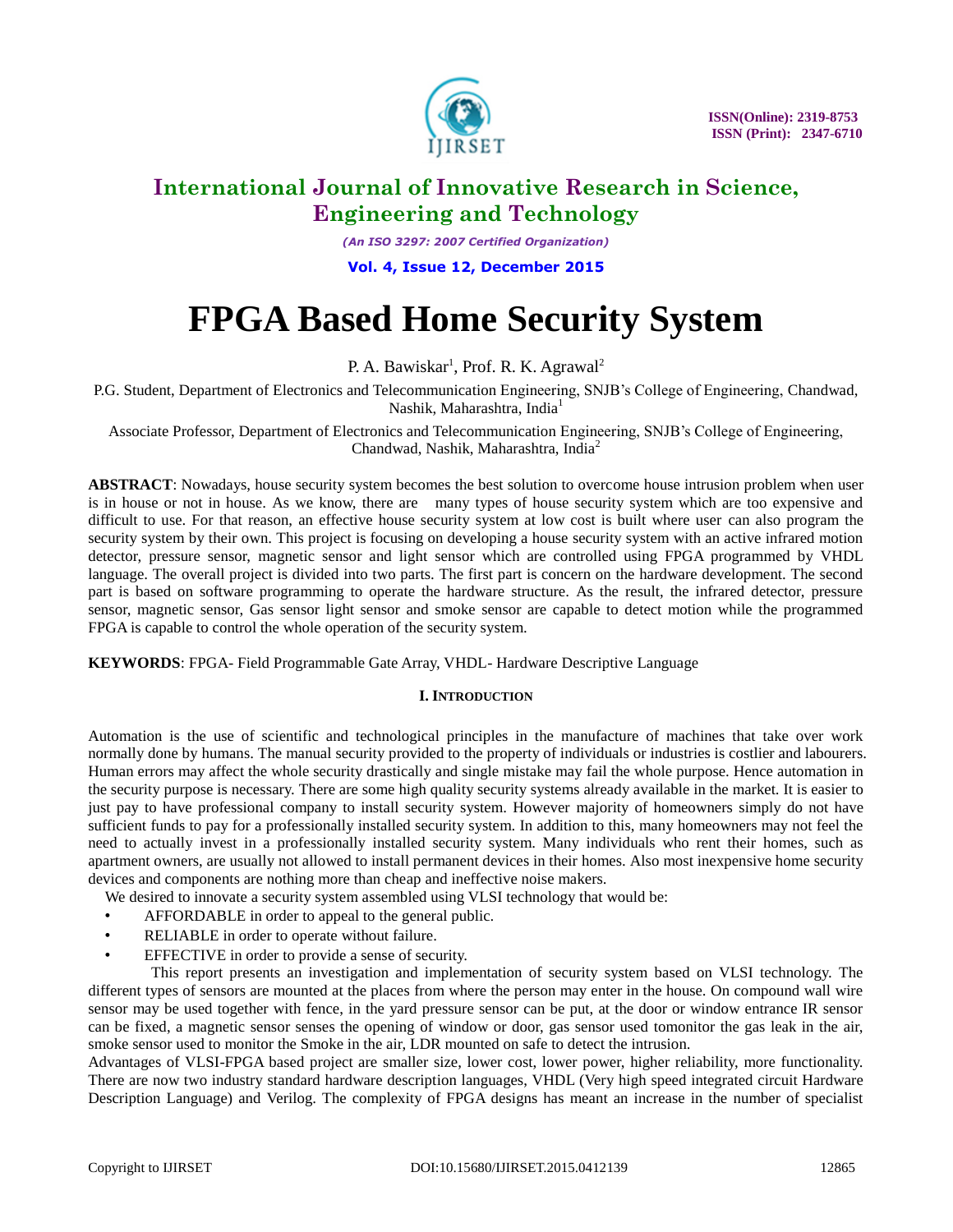

*(An ISO 3297: 2007 Certified Organization)*

## **Vol. 4, Issue 12, December 2015**

design consultants with specific tools and with their own libraries of macro and mega cells written in either VHDL or Verilog. so, the objective of minimising human efforts is going towards completion.

### **II. RELATED WORK**

As per our survey currently there exists no system at cheaper rates. Various systems are hard to install, difficult to use and maintain. Current systems are generally proprietary and closed, not very customisable by the end user.

N. Sriskanthan [1] explained the model for home automation using blue tooth via PC. But unfortunately the system lacks to support mobile technology.

Muhammad IzharRamli [3] designed a prototype electrical device control system using Web. They also set the server with auto restart if the server condition is currently down.

Hasan [5] has developed a telephone and PIC remote controlled device for controlling the devices pin check algorithm has been introduced where it was with cable network but not wireless communication.

D. Javale [8] explained the model for home automation and Security System Using Android ADK to control various home appliances with Android smart phone but wait for and detect connected devices

Al-Ali and Al-Rousan [7] presented a design and implementation of a Java-based automation system through World Wide Web. It had a standalone embedded system board integrated into a PC-based server at home.

AmulJadhav [4] developed an application in a universal XML format which can be easily ported to any other mobile devices rather than targeting a single platform.

R.Piyare [6] have introduced design and implementation of a low cost, flexible and wireless solution to the home automation.

### **III.IMPLEMENTATION OF SECURITY SYSTEM**

The project chosen is "FPGA Based Home Security System" can be used as security alert system. The project combines features of VHDL (Very high speed integrated circuit Hardware Description Language) and various sensor based circuitry for detecting and alerting the human beings for security purposes. This project comprises of outstanding features of VLSI FPGA chip. Designing of multifunctional systems using this FPGA chip is possible. The project constructed has control system based on HDL (Hardware Description Languages) called VHDL. Though this system can be designed using other basis, VLSI is taken as basis because VLSI system operate at real time with very high speed.

IR Transmitter Receiver- Infra-red beam is invisible and operated at 36 KHz frequency. In infra red transmitter section, we used IC 555 in an a stable oscillator mode to generate 36 kHz beam from infra red LED and IR receiver, which is placed away from transmitter, can sense this beam. The receiver has 3 pins as +VCC, output & GND. When IR beam falls on receiver its output becomes logically Zero. This IR pair is placed near home boundary. When anyone tries to enter into home, the IR beam will cut and output of receiver becomes high .This low to high transition is detected by VLSI and output devices will turn ON.

Wire Sensor-Simple aluminium wire is used. This wire is cut down its logic changes from LOW to HIGH.

Light Sensor-The light dependent resistor, LDR is used to detect if anyone tries to cross boundary at night, he turns ON his battery. The light of this battery will fall on LDR and it will be detected. In normal position, setting of LDR output is such that voltage is logically zero position at day, when light falls on LDR output changes from low to high and it is detected by VLSI.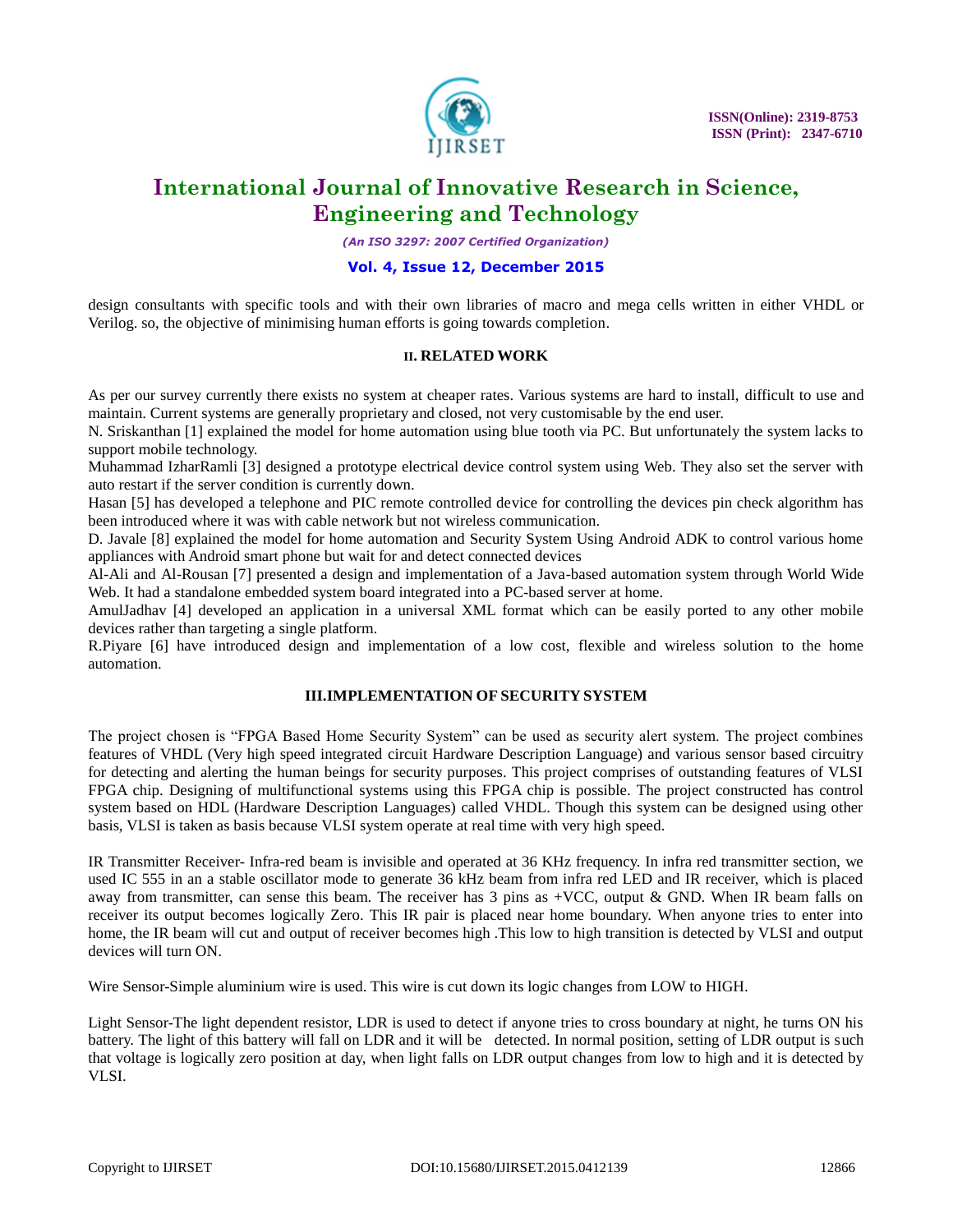

*(An ISO 3297: 2007 Certified Organization)*

### **Vol. 4, Issue 12, December 2015**

Pressure Sensor-This pressure mat sensor is designed for underground use and is perfect for providing reliable protection in difficult coverage areas. The false fault due to animals is carefully avoided by its higher-weight-tolerance design. This can be cut in exact lengths to conceal under the ground.

Gas sensor-This Gas sensor is continuously monitor the gas leak in the air sends this information to the FPGA.

Display-In this, the whole system connects to computer and show sensor status connected or not connected. Sends this status to mobile which sensor is break.

Buzzer-Is an audio signalling device which may be mechanical, electromechanical or piezoelectric. Typical uses of buzzers and beepers include alarm devices.

Mobile- FPGA system sends SMS to mobile.



Fig.1. Block diagram of FPGA Based Home Security System

#### **IV. EXPERIMENTAL RESULTS**

Figures show the detection of sensor by connecting GSM system and FPGA to PC and scan all sensor status to send proper output to owner. If you want to stop massage then click on stop. Here port is essential for connecting system. This imageused to display sensor status also that helps which sensor in working proses.

This system also having Mat lab coding which helps to display this image. Both figure having different status of sensor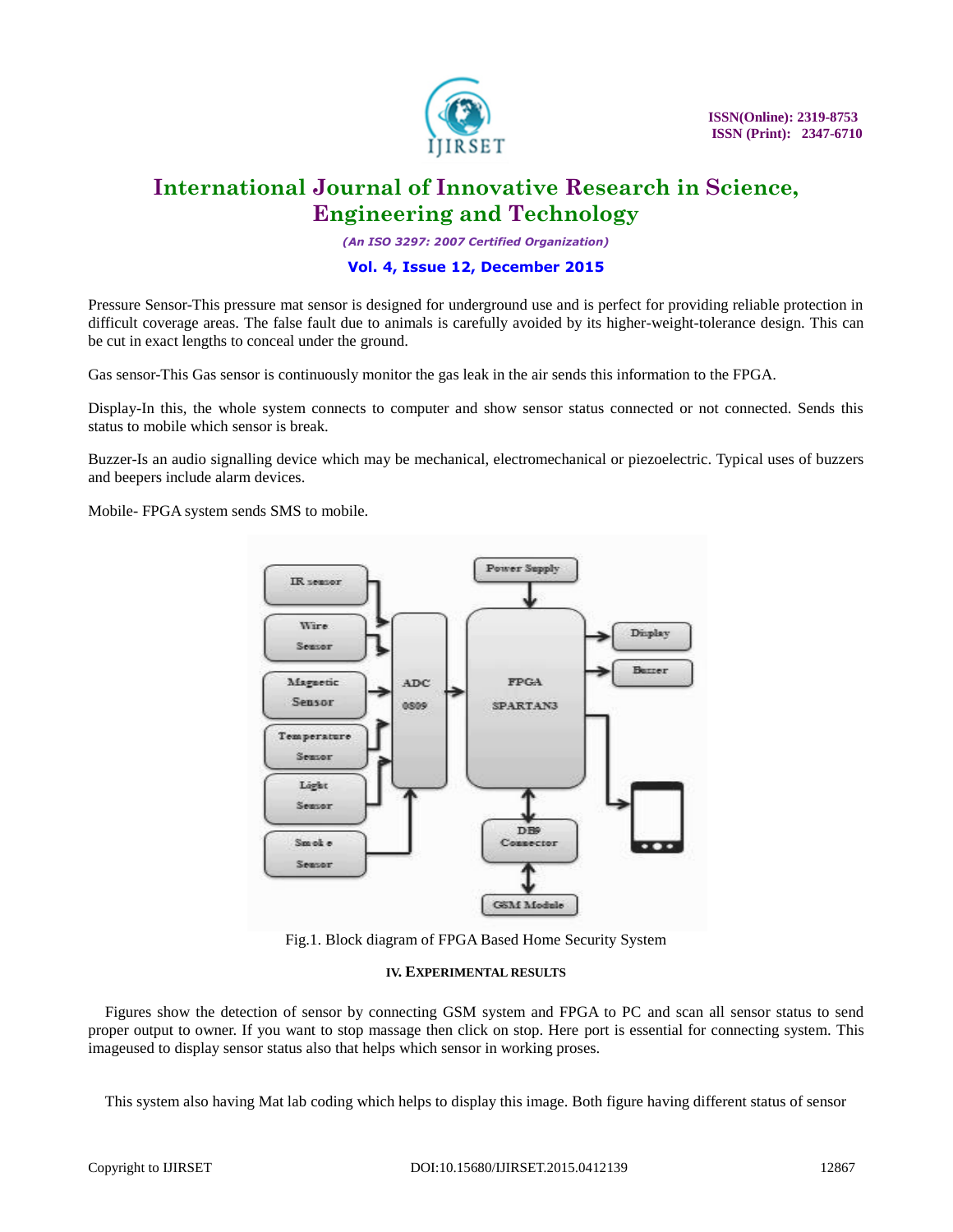

*(An ISO 3297: 2007 Certified Organization)*

# **Vol. 4, Issue 12, December 2015**

| Main Sui                              |                                              |
|---------------------------------------|----------------------------------------------|
|                                       | <b>SECURITY SYSTEM</b>                       |
| <b>COM Port</b><br>comô               | <b>COM Port</b><br>com9                      |
| <b>Connection</b><br>open             | <b>a</b> Connection<br>open                  |
| Nurvilser owner mobile number         | <b>IR Sensor</b><br><b>IR ON</b>             |
| <b>Sensor Detected</b>                | <b>Wire Sensor</b><br><b>Wire Break</b>      |
|                                       | <b>Motal Sensor</b><br><b>Metal Detected</b> |
|                                       | LDR<br>254                                   |
|                                       | Temperature<br>36                            |
|                                       | 12<br>Smag                                   |
| Send                                  | Scan<br><b>Blop Massage Sending</b>          |
|                                       | (a)                                          |
| Main_Gui                              | <b>SECURITY SYSTEM</b>                       |
| com8                                  | <b>COM Part</b><br>com9                      |
| open                                  | <b>Connection</b><br>open                    |
| Number<br>owner mobile number         | <b>IR Sensor</b><br><b>IR Off</b>            |
|                                       | <b>Wire Sensor</b><br>Wire Break             |
|                                       | <b>Metal Sensor</b><br><b>Metal Detected</b> |
|                                       |                                              |
| <b>Sensor Detected</b>                | LDR<br>253                                   |
| <b>COMPort</b><br><b>B</b> Connection | Temperature<br>36                            |
|                                       | 20<br>Smog                                   |
| Send                                  | <u>ale e</u><br>Scan<br>Stop Measure Sending |

(b)

Fig.2. Security system (a) shows IR sensor on, Wire break and Metal sensor detected. (b) Shows IR sensor off.

# **V. CONCLUSION**

The home security system entitled above is most useful application which can be extensively maintained in any house or industrial premises, which provides automatic porch light switching, mail detection, corporation water detection and filling water tank and most important are detection of fire and during night, detection of any unwanted person's entry into our home or office.

If you built the same circuit out of discrete ICs and other components, each IC has to be tested for the many different ways it could be used in different applications. F this is a lot of testing time utilized. In a VLSI the components are dedicated to a